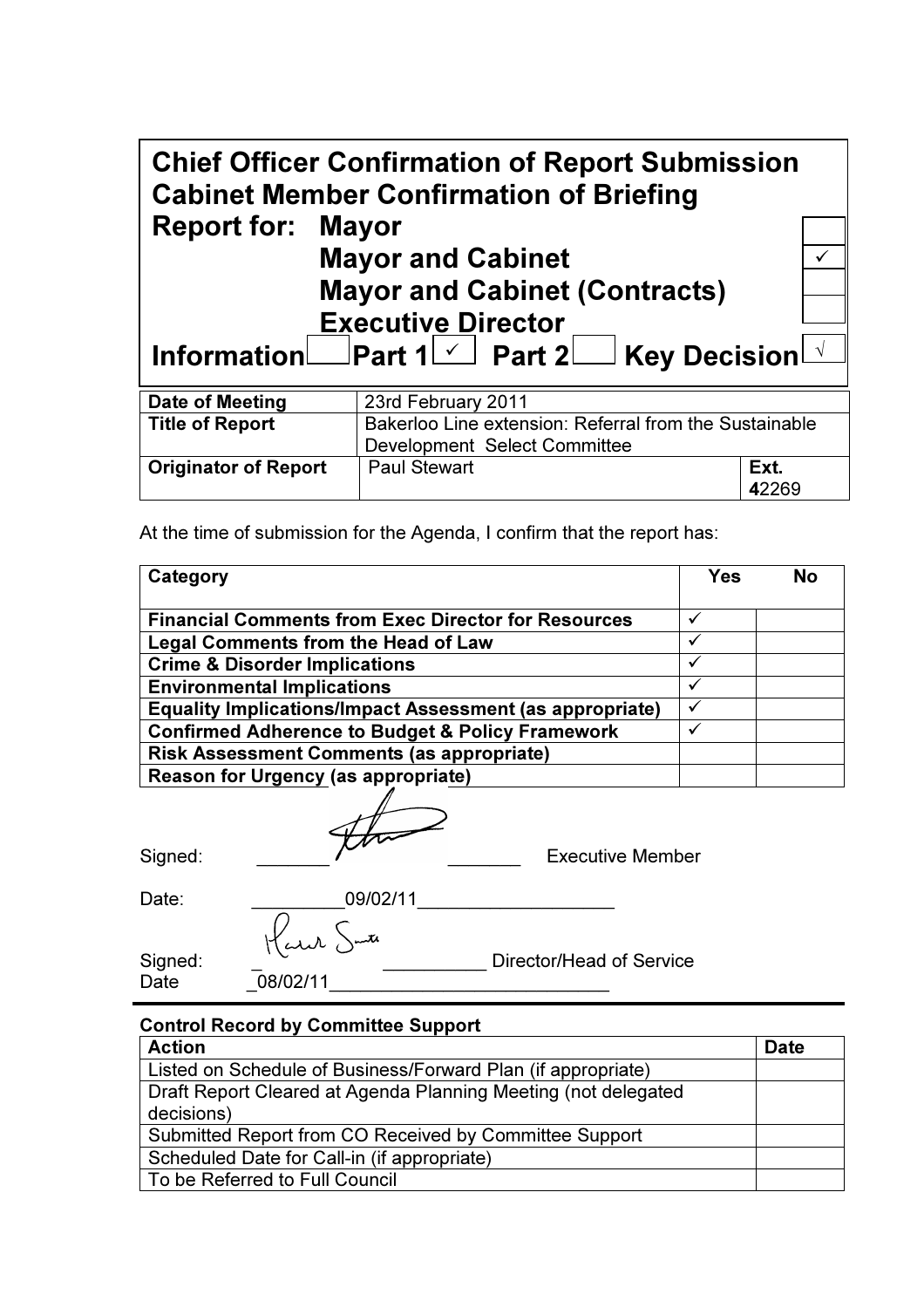| <b>MAYOR AND CABINET</b> |                                                               |  |                        |            |
|--------------------------|---------------------------------------------------------------|--|------------------------|------------|
|                          |                                                               |  |                        |            |
| <b>Report Title</b>      | <b>Bakerloo Line Extension Referral from Select committee</b> |  |                        |            |
| <b>Key Decision</b>      | <b>No</b>                                                     |  |                        | Item No. 8 |
| <b>Ward</b>              | all                                                           |  |                        |            |
| <b>Contributors</b>      | <b>Executive Director for Regeneration</b>                    |  |                        |            |
| <b>Class</b>             | Part 1                                                        |  | Date: 23 February 2011 |            |

#### 1. Summary

1.1 This report informs the Mayor and Cabinet of the comments and views of the Sustainable Development Select Committee, arising from discussions held on the Integrated Transport – Bakerloo Line Extension item at the Committee's meeting on 14 September 2010, and the response by the Executive Director for Regeneration.

# 2. Purpose of the Report

2.1 To consider the views of the Executive Director for Regeneration as set out in paragraph 6 of this report as a response back to the Sustainable Development Select Committee.

# 3. Policy Content

- 3.1 The contents of this report are consistent with Councils Policy Framework . It supports the achievements of the Sustainable Community Strategy, in particular Dynamic and prosperous: where people are part of vibrant and creative localities and town centres, wellconnected to London and beyond. The report also supports the Council policy priorities, community leadership and empowerment – developing opportunities for the active participation and engagement of people in the life of the community, clean, green and liveable – improving environmental management, the cleanliness and care for roads and pavements and promoting a sustainable environment, and strengthening the local economy – gaining resources to regenerate key localities, strengthen employment skills and promote public transport.
- 3.2 The South London Route Utilisation Strategy published in March 2008, suggested a number of schemes that may be worthy of consideration to facilitate additional growth , including that in the longer term that expansion of the London Underground system into South London. The main opportunity to facilitate this appears to be by construction of a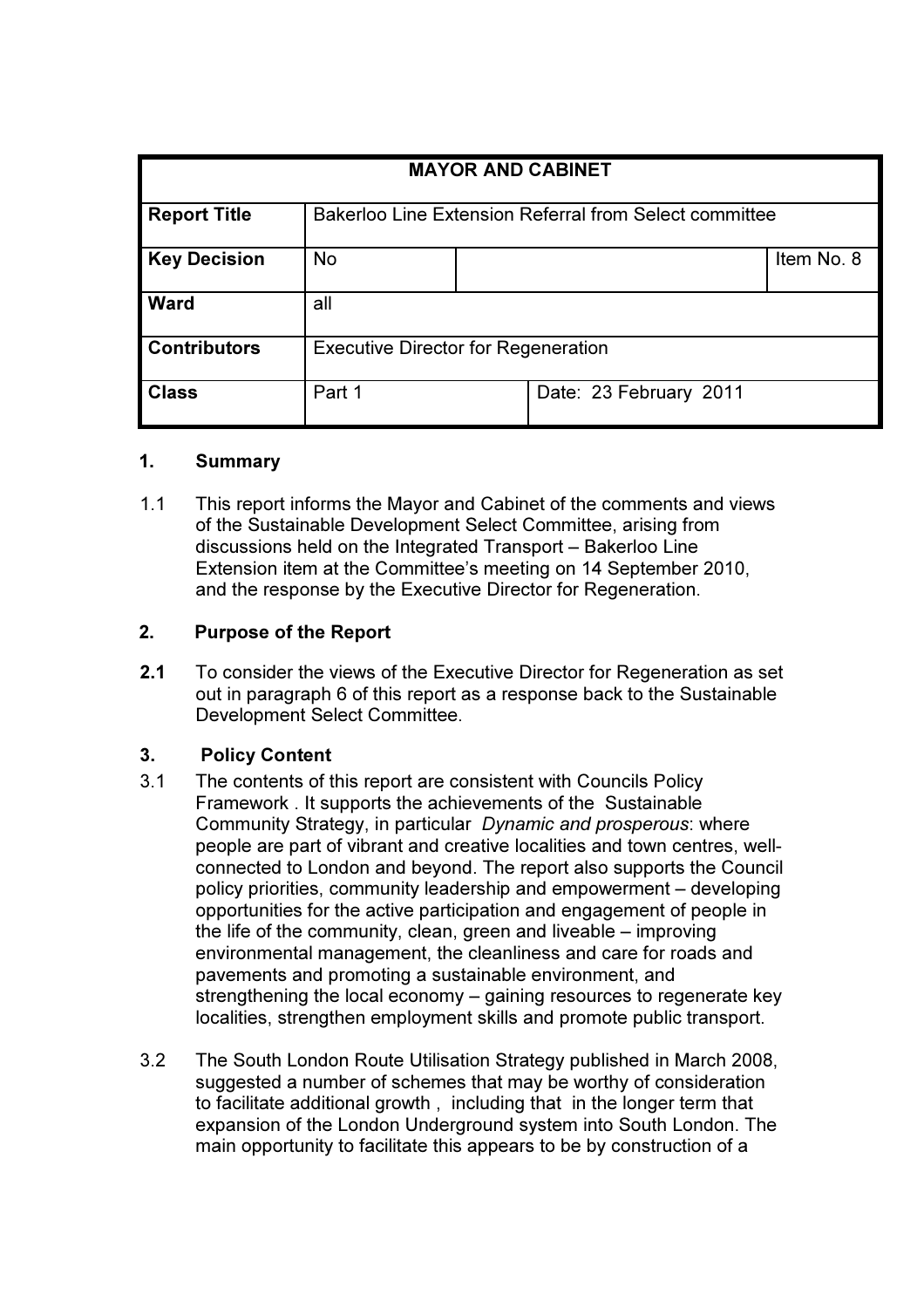southern extension to the LUL Bakerloo line , given that this line does have a limited amount of spare capacity available into central London

- 3.3 Within the London Mayor's Transport Strategy (MTS published May 2010) the Bakerloo Line is acknowledged as having an important role in London's transport geography, serving the strategic northwestsoutheast corridor. It states that a Bakerloo southern extension "would allow the line to serve inner and outer southeast London. This would create a new southeast to northwest strategic route through the Capital, serving areas with poor transport accessibility and freeing up National Rail capacity at London Bridge for other service Improvements".
- 3.4 Within the strategy, proposal 22 states that the Mayor and associated partners and stakeholders will seek longer-term enhancements and extensions to the Underground network, including a potential southern extension to the Bakerloo line. This would "utilise spare line capacity, improve connectivity and journey times, while providing relief to congested National Rail approaches to central London from the south/southeast, subject to resources and the results of further study". It is anticipated that the cost of the scheme would be high, with a completion date post 2020.
- 3.5 As required in the MTS, TfL has since published its sub regional transport plan which translates the MTS to a sub regional level and provides more detail for key projects and transport priorities going forward. Included within the Central, South and East Plans is a position on the Bakerloo line extension through an initial study by TfL.

#### 4. Recommendation

4.1 The Mayor and Cabinet is asked to consider the views of the Executive Director for Regeneration as outlined in paragraph 6 and agree that this is provided as a response to the Select Committee.

# 5. Background

- 5.1 On the 14<sup>th</sup> September, the Sustainable Development Select Committee considered the Integrated Transport – Bakerloo Line Extension report commissioned from Jonathan Roberts of JRC.
- 5.2 If an extension to the Bakerloo Line were to come through the London Borough of Lewisham it would clearly bring many benefits for the area, as has been seen with the recently opened East London Line extension.
- 5.3 On the  $20<sup>th</sup>$  October 2010, the Mayor and Cabinet received a report from the Sustainable Development Select Committee who made the following comments to the Mayor and Cabinet: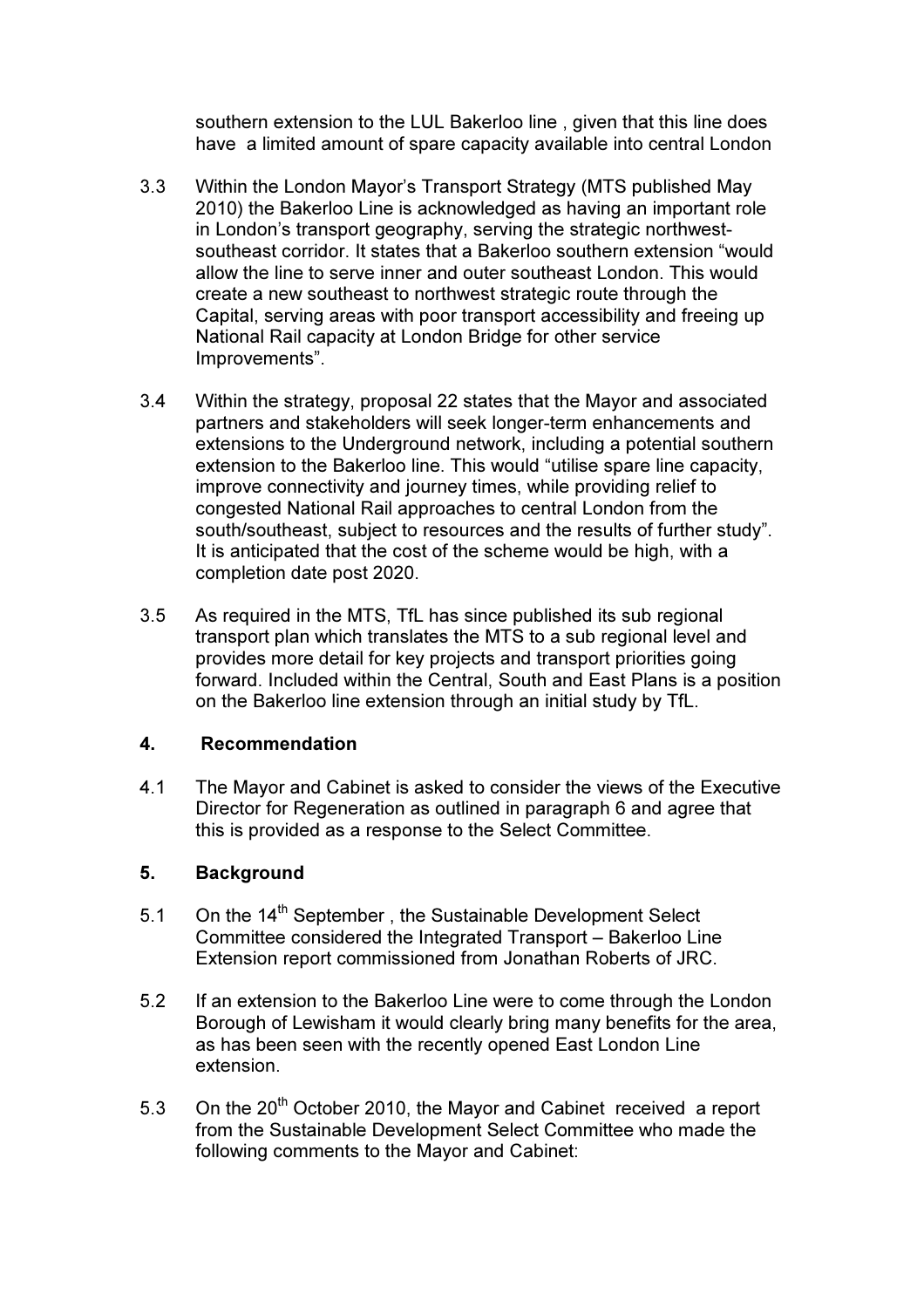- The Council should consider whether a Bakerloo extension would benefit Lewisham,
- whether it would be practical to pursue it and
- whether it should start contacting other local authorities and/or relevant bodies across London and the south-east in order to start lobbying for approval and construction.
- 5.4 The Mayor noted the views of the Sustainable Development Select Committee and asked the Executive Director to report back to him on the matters raised.

# 6. Response from the Executive Director.

- 6.1 Officers have already indicated to TfL in their response to the Mayors Transport Strategy last year their full support for further work into the development of the potential extension of the Bakerloo Line to serve Lewisham, and the need to ensure the impact such an extension could have on future land use and potential development opportunities with this major rail enhancement.
- 6.2 The JRC report provides a commentary arranged by geography considering first extensions in inner London , then into the middle and outer suburbs, with 5 core options and various extensions to serve the middle and outer suburbs. Details are available at :

http://www.lewisham.gov.uk/NR/rdonlyres/A866B857-6005-409E-B69F-1CF5B6093F8E/0/6c7b74247f134581ba77c37b72bd31e504Integrated TransportBakerlooExtension.PDF

- 6.3 Officers have discussed the extension with TfL Planning and supplied them with a copy of the JR report. Based on an initial assessment of options , including other rail and road based modes , the Bakerloo Line performed particularly well against a number of key objectives set for the study. These objectives include improving connectivity to key areas of regeneration, releasing capacity on national rail lines and termini, improving both direct access to central London and interchange opportunities, providing crowding relief as well as linking Major and District centres and opportunity areas .
- 6.4 The extension alignment from the Elephant and Castle to Hayes and Beckenham Junction, via Lewisham was the strongest performing option and appears to offer value for money . There are however two alignment options to Lewisham, either via Old Kent Road or Peckham/Camberwell. The merits of each require further consideration.
- 6.5 TfL officers have also have looked the JR report and point out that many of the options discussed in the report are heavily reliant on utilising the existing rail network, which will have a detrimental impact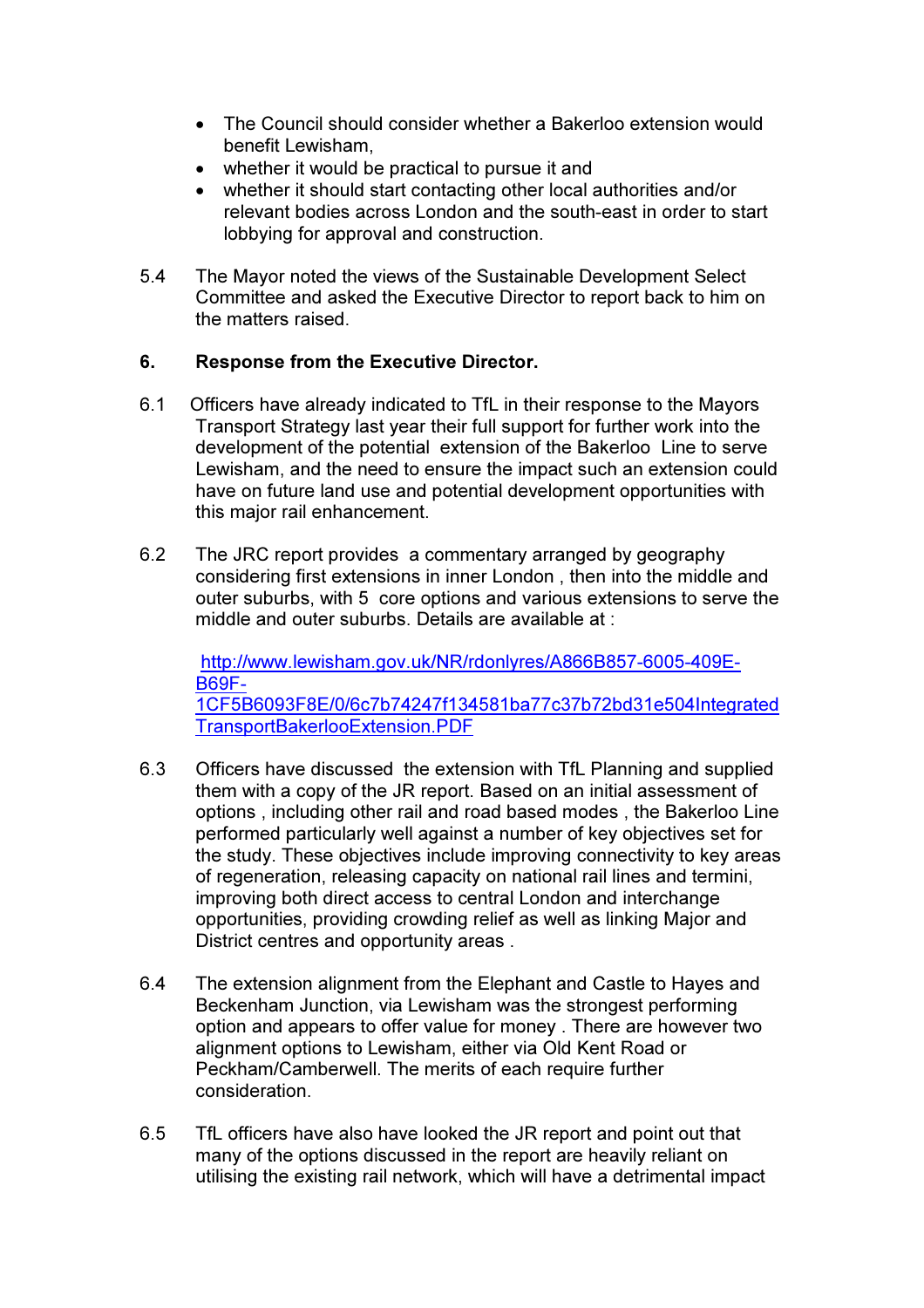on Networks Rail operating flexibility , or which serve areas which have, or will have , improved rail connections such as Woolwich. A key advantage of the Hayes option is that releases train paths into London Bridge which can be utilised accordingly.

- 6.6 The Sub Regional Transport Plan for the East Region, restates the Mayors Transport Strategy which makes reference to possible extensions of the Bakerloo Line that would help relieve overcrowding and support regeneration in the east and central sub regions. South Eastern trains and service would benefit from crowding relief and connectivity, providing greater access to labour markets for Canary Wharf through interchange at Lewisham.
- 6.7 There is still much more work to be undertaken before the case fro the Bakerloo Line extension can be full determined. Engineering Feasibility, depot requirement, further modelling of impacts, land sue densities and spatial strategies as a result of the alignment, wider economic benefits, updated businesses case and funding source all need to be determined to a much greater detail than currently undertaken . The effects on existing rail users , particularly those using the existing Hayes line will need to be determined together with environmental mitigation, station locations and how funding and planning powers will be secured.
- 6.8 Officers have discussed potential timelines and agree with TfL that it would be most effective to coordinate implementation of any extension with the Bakerloo Line signalling and rolling stock upgraded . This is most likely in the 2020s and will be confirmed following London Undergrounds review and re programming of the upgrades following the demise of the PPPs. All of this is of course subject to feasibility and funding.
	- 6.9 While recognising that it is going to be long process and that two of the Boroughs who could benefit, Southwark and Bromley are not part of the East Region, a small officer working group will be established in 2011 by TfL, including these Boroughs to help scope requirements and collaboration in further development .

#### 7. Financial Implications

7.1 The financial implications arising out of this report relate to officer time attending TfL meetings and are covered within the existing revenue budget.

#### 8. Legal Implications

8.1 The Constitution provides for Select Committees to refer reports to the Mayor and Cabinet, who are obliged to consider them and respond to the select committee indicating what if any action they intend to take.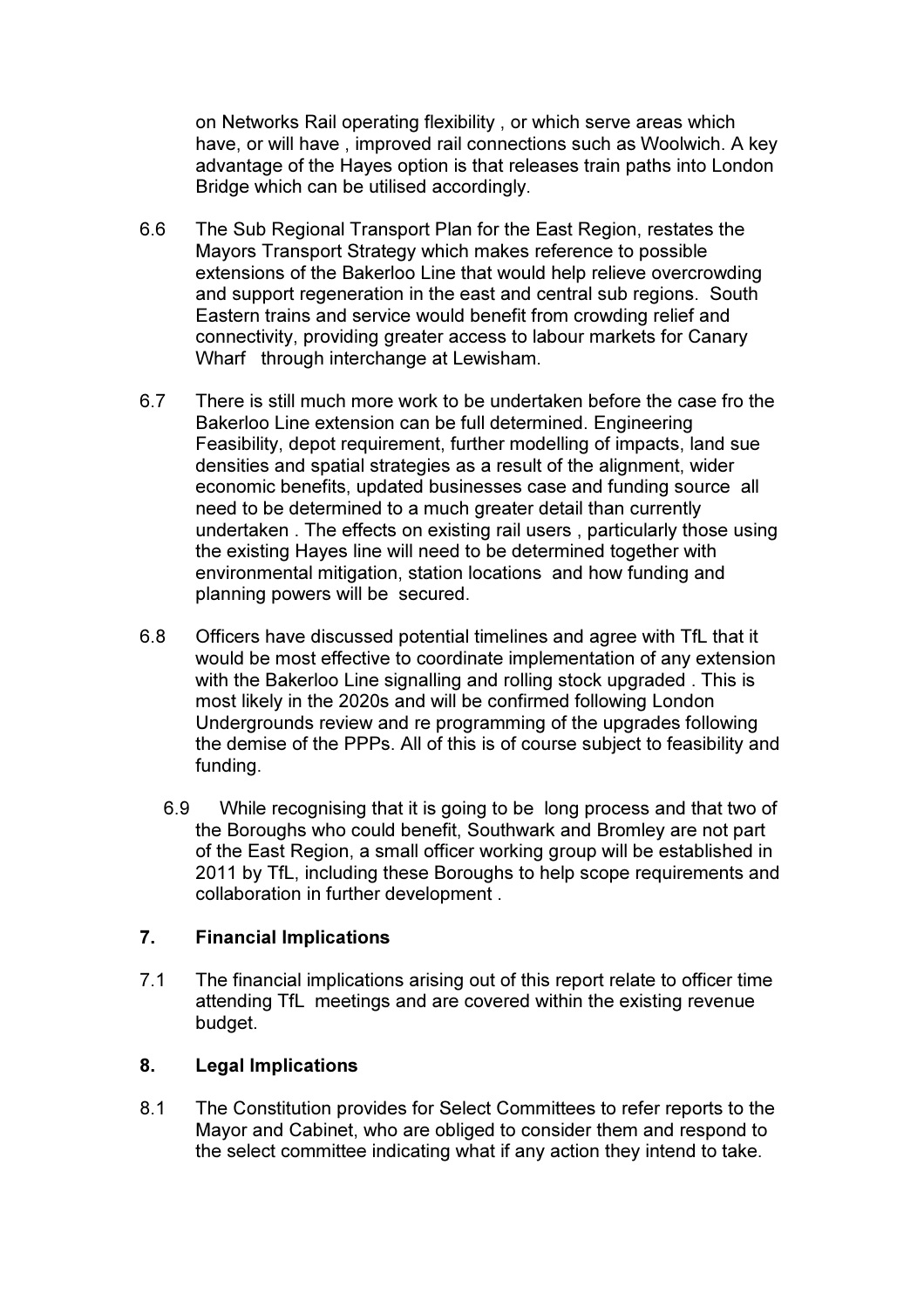### 9. Crime and disorder

9.1 There are no crime and disorder issues arising directly from this report however consideration of these matters will be a major consideration in the design of station and routes to and from.

# 10. Environmental

10.1 There are no direct environmental implications arising from this report but should a preferred option emerge , the scheme would be subject to a full environmental impact assessment.

# 11. Conclusion

11.1 The Sub Regional Transport Plan recognises that the East sub – region has benefited from significant investment in the last 30 years, and by 2019 will have benefitted from further investment including Crossrail, London Overground, DLR extension and the recently announced Thameslink Programme. While these will generate substantial extra capacity, they do not provide sufficient capacity by themselves for the post 2020/2030 periods . As major rail investments has a long lead time, it is welcomed that the SDSC have brought this to the Mayors attention and that TfL have recognised the potential for future extensions, within its Sub Regional Planning Process .

| Short title                                                                | Date             | Location                                                                    | Contact<br>Officer                      | Exempt |
|----------------------------------------------------------------------------|------------------|-----------------------------------------------------------------------------|-----------------------------------------|--------|
| Integrated<br>Transport-<br><b>Bakerloo Line</b><br>Extension              | 14.09.10         | Report to<br>Sustainable<br>Development<br>Select<br>Committee<br>Town Hall | Andrew<br>Hagger<br>020 8314<br>9446    |        |
| London<br>Mayors<br>Transport<br>Strategy                                  | May 2010         | Wearside<br>Service<br>Centre                                               | <b>Paul Stewart</b><br>0208 314<br>2269 |        |
| TfL Sub<br>Regional<br>Transport<br>Plans<br>Central,<br>South and<br>East | December<br>2010 | Wearside<br>Service<br>Centre                                               | <b>Paul Stewart</b><br>0208 314<br>2269 |        |

# 12 Background Documents and Originators